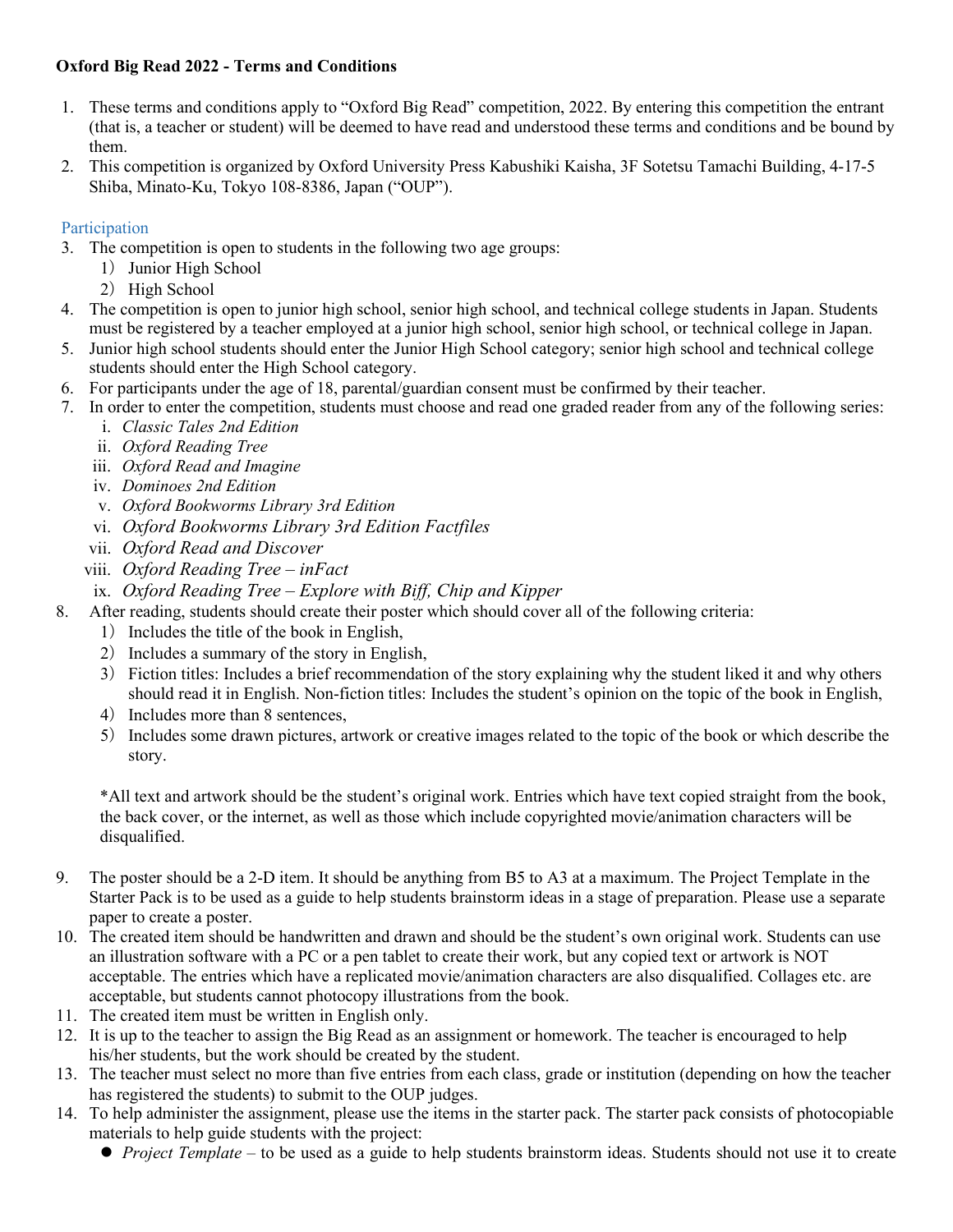their final entry.

- *Certificate of participation* teachers can award to students who complete the project.
- *Reading Diary* to help the students prepare, including questions to guide students in writing their English summary or recommendation.
- *Parents' letter* teachers can send this to parents of participating students to inform them about the competition and help get parental involvement in the project. The starter pack is available at the following URL: **[www.oupjapan.co.jp/bigread](http://www.oupjapan.co.jp/bigread)**
- 15. The competition is open to any student who meets the eligibility criteria outlined above and submits an entry in accordance with these terms. Those not eligible to compete are employees of OUP and their dependents, the judging committee members and their dependents, or anyone connected to the products being given away as prizes. Teachers may only participate with their students and not with their dependents.

## Registration and submission

- 16. Teachers can submit their student's entries for different classes or grades at one time, but must name each uniquely in a way that will remembered e.g. Reading 1A, Reading 1B, or First year, Second year, etc.
- 17. Please note: the teacher decides how to group students to submit entries, by class, grade or institution. The teacher can then submit up to five entries per grouping (i.e. class, grade or institution).
- 18. Please input the required information correctly into the submission form, as the information submitted will be used to administer final awards and certifications.
- 19. The information the teacher provides during registration and submission will not be shared with third parties. OUP may contact the teacher based on this information. The teacher will be deemed to have given this permission when he/she fills in the registration form.
- 20. Submissions should be submitted via either way below:
	- 1) Via Shrefile (file upload)
	- 2) Via email attachment
	- 3) Via post

Sharefile:

Link to upload the entries is available at the following URL: [www.oupjapan.co.jp/bigread](http://www.oupjapan.co.jp/bigread)

Email:

[newsletter.japan@oup.com](mailto:newsletter.japan@oup.com)

Subject: Big Read

Post:

Oxford University Press Big Read Sotetsu Tamachi Bldg. 3F 4-17-5 Shiba, Minato-ku Tokyo 108-8386

Please be careful when sending entries by email as some email providers have limitations on the size of attachments. If the attachments exceed the size limits, we will not be able to receive your entry. OUP will send a confirmation email in a couple of business days after the entry is accepted if teachers submit entries using Sharefile or email. If you don't receive a confirmation after sending your submissions via email, try to reduce the attachment size and resend or contact OUP via email or phone to confirm receipt of your entry.

- 21. All entries must be submitted with the [submission form](https://www.oupjapan.co.jp/sites/default/files/contents/campaigns/bigread/2022/BigRead2022_Submission_Form.xlsx) which includes the following information:
	- 1) student name,
	- 2) class name,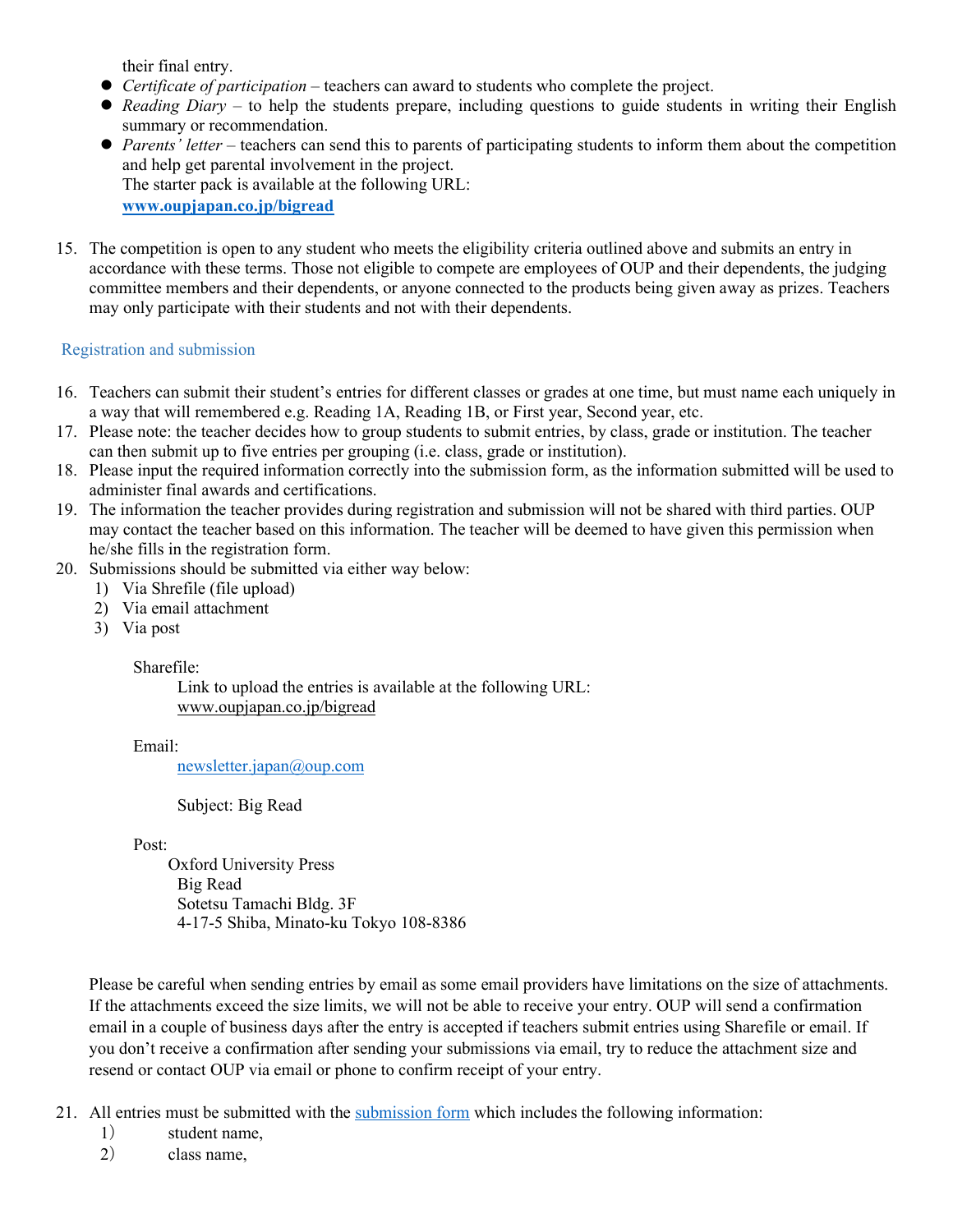- 3) grade,
- 4) school name,
- 5) teacher name,
- 6) book title,
- 7) OUP reader series name
- 22. Final submissions must be received by midnight on November 30, 2022.
- 23. The entrants warrant and represent that their entries will not infringe the intellectual property rights of any third party; nor will their entries include any material that is obscene, offensive or defamatory.

### Use of entries and personal data by OUP

- 24. You grant OUP the right (and the right to grant to other parties the right to) to use, publish, show, copy and edit submitted entries in various forms of print and digital media worldwide including [www.oupjapan.co.jp](http://www.oupjapan.co.jp/) for any purpose whatsoever.
- 25. OUP reserves the right to use the names of participating students and schools in various forms of print and digital media including [www.oupjapan.co.jp](http://www.oupjapan.co.jp/) for the purposes of announcing winners and honorable mentions.

### **Disqualification**

26. The entries that do not meet the criteria set out on the competition website or included in these terms and conditions will be disqualified.

### Prizes

### 27. **National Prizes:**

Eight students will be selected as National Prize winners (four winners from each category chosen by a panel of judges selected by OUP).

National Prize winners will receive a certificate as well as the following two:

- a. Dictionary of their choice from the following: *Oxford Picture dictionary 3e, Oxford Essential Dictionary 3e, Oxford Wordpower Dictionary 4e, Oxford Advanced Learners' Dictionary 10e, or Oxford Student's Dictionary 4e*. (¥2,500– ¥6,400 value)
- b. Oxford Reading Club digital library access code. The code grants access for 12 months from date of redemption. Registration at the website is required to use the service.

#### **Teacher Prize**:

One teacher for each of the eight National Prize winners will receive a readers set from Oxford Bookworms and Oxford Reading Tree series. \*The prize will be given to the institution. For a complete list see our website: **[www.oupjapan.co.jp/bigread](http://www.oupjapan.co.jp/bigread)**

### **Institution Prizes**:

The Institution of each of the eight National Prize winners will receive a trophy of excellence with the student, teacher, and institution names, and posters with the winning item.

#### 29. **Runners up:**

Four students will be selected as Runners up (two from each category chosen by a panel of judges selected by OUP) and receive a certificate as well as the following:

a. Oxford Reading Club digital library access code. The code grants access for 6 months from date of redemption. Registration at the website is required to use the service.

#### **Teacher Prize:**